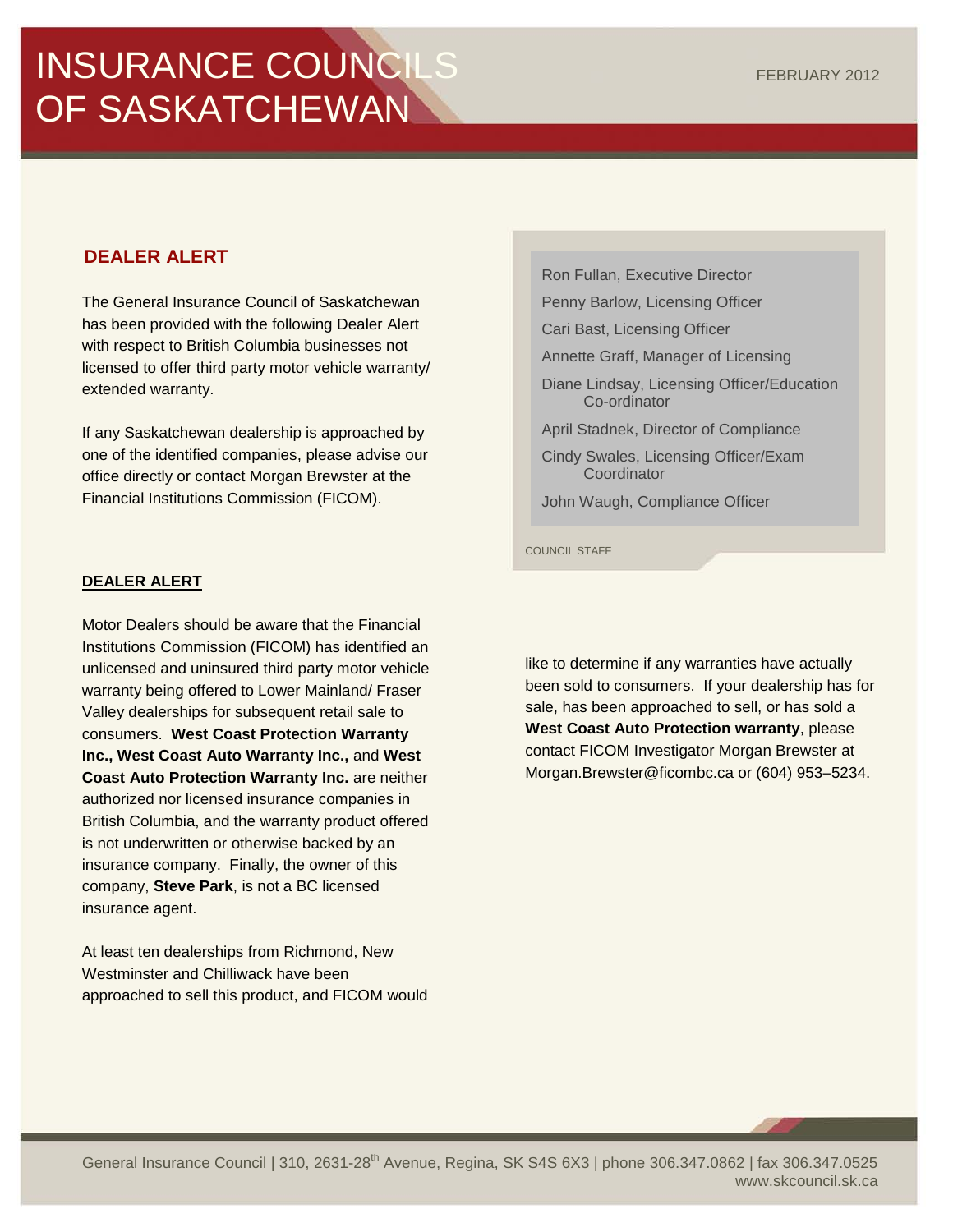# **DIRECTOR OF COMPLIANCE DIRECTOR OF COMPLIANCE**

The Insurance Councils of Saskatchewan is pleased to announce that April Stadnek has accepted the position of Director of Compliance effective October 1, 2011.

April joined Council as a Compliance Officer in December 2008. Prior to arriving at Council, April worked as an Investigator with the Financial Services Commission's Securities Division. April began her career with the Commission in June 1999 moving up the ranks from Enforcement Assistant, to investigator and Acting Deputy Director of Enforcement.

In 2007, April took a one year leave of absence from her investigator position to round out her resume working with Partners in Planning as a Compliance Officer/Branch Manager at their Head Office. This year in the field provided April with valuable insight into the day to day operations of financial advisors.

John Waugh was hired by the Insurance Councils of Saskatchewan "Councils" in April of 1990, with the task of forming the new Compliance Department.

For the next twenty-one-plus years, John was the face of compliance to insurance licensees around the province. Compliance is a role that is obviously about the consumer first – protecting their interests in a complicated financial world.

While filling that role, John was able to balance that with a true understanding of the role of the licensee, and the challenges they face. Today, Council enjoys a reputation as a consumer first organization that is fair in its treatment of licensees – a reputation that speaks volumes about the work that John has done in his time with Council.

Effective September 30, 2011, John has retired from his position as Director of Compliance for the Insurance Councils of Saskatchewan. I am happy to announce that John will continue his association with Council on a consulting basis effective October 1, 2011.